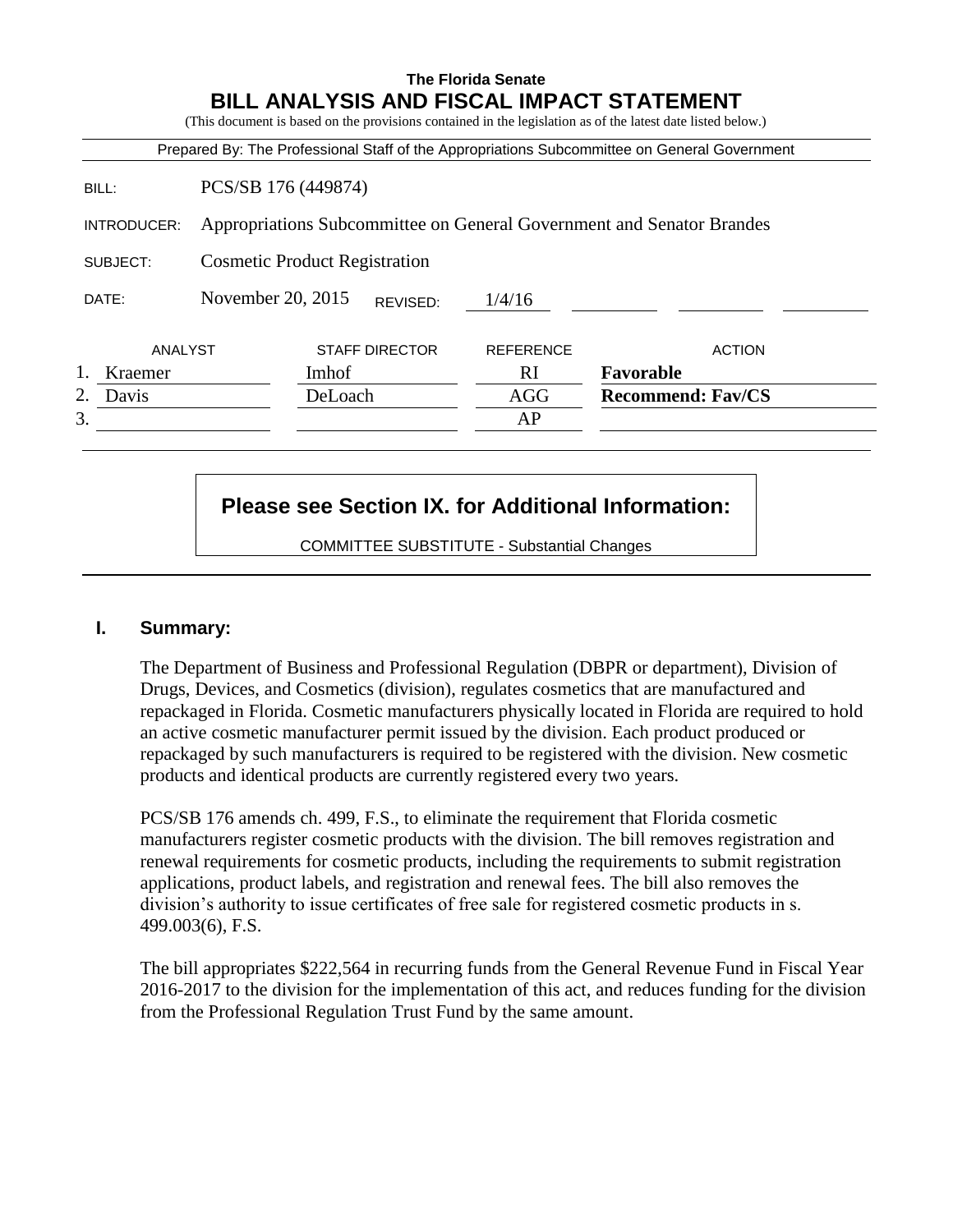### **II. Present Situation:**

### **State and Federal Regulation**

Section 499.003(12), F.S., defines "cosmetic" as an article other than soap, which is either:

- Intended to be rubbed, poured, sprinkled, or sprayed on; introduced into; or otherwise applied to the human body for cleansing, beautifying, promoting attractiveness, or altering appearance; or
- Intended for use as a component of the article.

The regulation of cosmetics is addressed in ch. 499, F.S., which regulates drugs, devices, and cosmetics by the department.<sup>1</sup> The Florida Drug and Cosmetic Act (the act),<sup>2</sup> is intended to safeguard public health and promote public welfare by protecting against injuries and merchandising deceit involving drugs, devices, and cosmetics or the use of such products. Currently, cosmetics manufactured outside of Florida are not required to be registered with the division.

Administration of the act must conform to the Federal Food, Drug, and Cosmetic Act (the federal  $act$ <sup>3</sup> and the applicable portions of the Federal Trade Commission Act<sup>4</sup> which prohibit the false advertising of drugs, devices, and cosmetics. According to an industry representative, eight billion personal care products are sold in the United States annually, constituting over \$60 billion in annual sales.<sup>5</sup>

The act authorizes the division to issue permits to Florida cosmetic manufacturers and register cosmetic products manufactured or repackaged in Florida. Cosmetic manufacturers physically located in Florida must obtain a cosmetic manufacturer permit through the division. Manufacture in this context means the preparation, deriving, compounding, propagation, processing, producing, or fabrication of any cosmetic.<sup>6</sup> Cosmetic manufacturers also repackage products by changing the container, wrapper, or label of a product, which may include altering the quantity of a product into different containers. A person that only labels or changes the label of a cosmetic, but does not open the container sealed by the manufacturer of the product, is exempt from obtaining a permit.<sup>7</sup>

 $\overline{a}$ 

 $<sup>1</sup>$  The Drug, Device, and Cosmetic program was transferred to the Department of Business and Professional Regulation from</sup> the Department of Health effective November 1, 2012. *See* ch. 2012-184, L.O.F., s. 122, at<http://laws.flrules.org/2012/184> (last visited Nov. 2, 2015) and ch. 2012-143, L.O.F., s. 3, a[t http://laws.flrules.org/2012/143](http://laws.flrules.org/2012/143) (last visited Nov. 2, 2015). <sup>2</sup> *See* ss. 499.001-499.081, F.S.

<sup>3</sup> Section 499.003(20), F.S., defines the federal act referencing 21 U.S.C. ss. 301 *et seq.* and 52 Stat. 1040 *et seq*.

<sup>4</sup> *See* 15 U.S.C. §§ 41-58, as amended.

<sup>5</sup> Conversation with John Ray on behalf of the Florida Cosmetics Manufacturers Coalition (November 12, 2014). <sup>6</sup> Florida Department of Business and Professional Regulation, *Cosmetic Manufacturer,* accessible at <http://www.myfloridalicense.com/dbpr/ddc/CosmeticManufacturer.html> (last viewed November 13, 2015).

<sup>7</sup> Section 499.01(2)(o), F.S.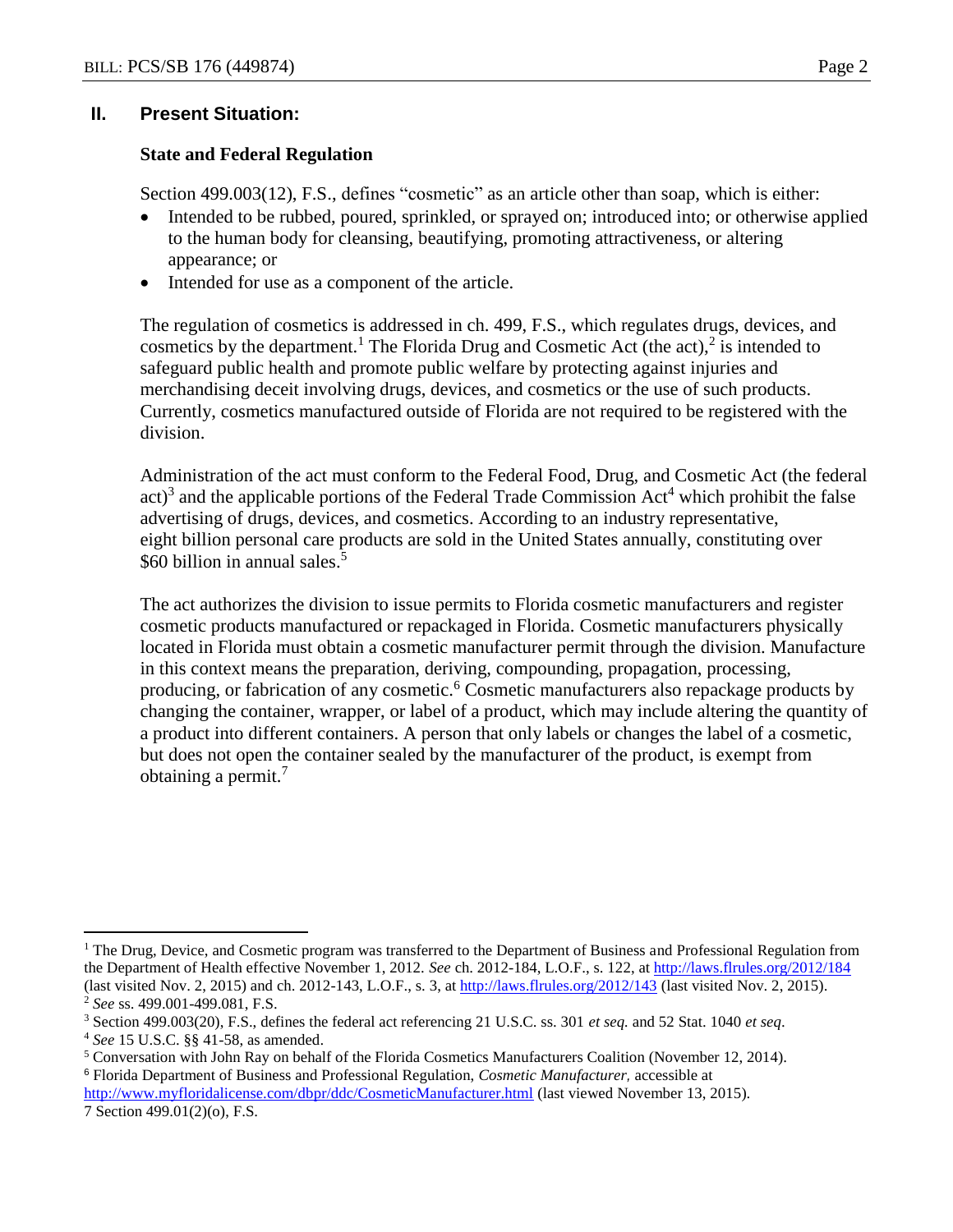Florida law requires any person who manufactures, packages, repackages, labels, or relabels a cosmetic in Florida to register "each separate and distinct" cosmetic every two years.<sup>8</sup>.<sup>9</sup> New cosmetic products must be registered prior to sale. If a manufacturer has existing registered products, its registered product list must be updated through the formal application process to include any new products.<sup>10</sup> The registration and biennial renewal fee for cosmetic products is \$30.

Manufacturers often produce similar products or slightly alter products from an outside manufacturer. For example, they may use a different brand name, container, or scent for an almost identical product. In these instances, for registration purposes, the product is not considered separate and distinct. The DBPR requires by rule that the different variations be listed and registered on an Identical Product Certification form.<sup>11</sup> The process for "identical products" requires submission of an application and a \$15 fee and biennial renewal fee for each additional size, quantity, color, flavor, and scent of a registered cosmetic product.<sup>12</sup>

Because registration is a prerequisite to sales of a cosmetic, Florida's registration system is a premarket reporting system that is handled by the division.<sup>13</sup> This is in contrast with the system of the United States Food and Drug Administration (FDA), which is a post-market reporting system for use by manufacturers, packers, and distributors of cosmetic products that are in commercial distribution in the United States.<sup>14</sup> Under the FDA's system, any representation in labeling or advertising that creates an impression of official approval because of registration or possession of a registration number is considered misleading. Misleading labeling makes a cosmetic misbranded, and marketing a misbranded cosmetic violates federal law.<sup>15</sup> Enforcement of the federal act is initiated by a complaint by a consumer, which may be accomplished by mail, fax, through their health provider, pharmacist, or via an online report.<sup>16</sup> The division, in a "Helpful Links and Resources" section on its website,<sup>17</sup> provides a link to the FDA website.

 $\overline{a}$ 

<sup>8</sup> *See* s. 499.015, F.S., and Application for Product Registration - Cosmetics (Main & Identical), Form No.: DBPR-DDC-228 a[t http://www.myfloridalicense.com/dbpr/ddc/documents/Product\\_Registration\\_Cosmetic\\_App-228.pdf](http://www.myfloridalicense.com/dbpr/ddc/documents/Product_Registration_Cosmetic_App-228.pdf) (last accessed Nov. 2, 2015).

<sup>9</sup> *See* s. 499.015, F.S., and Application for Product Registration - Cosmetics, Form No.: DBPR-DDC-228 at <http://www.myfloridalicense.com/dbpr/ddc/documents/ProductRegistrationCosmetics.pdf> (last accessed Mar. 3, 2015).

<sup>10</sup> Rule 61N-1.016(4)(b), F.A.C.

<sup>&</sup>lt;sup>11</sup> See Rule 61N-1.016(1)(b), F.A.C., and Application for Identical Product Registration, Form No.: DBPR-DDC-230 at <http://www.myfloridalicense.com/dbpr/ddc/documents/IdenticalProductRegistration.pdf> (last accessed Mar. 3, 2015).  $12$  Rule 61N-1.016(1)(b), F.A.C.

<sup>13</sup> *See* <http://www.myfloridalicense.com/dbpr/ddc/index.html> (last visited Mar. 3, 2015).

<sup>&</sup>lt;sup>14</sup> *See* the FDA's description of its Voluntary Cosmetics Registration Program and its benefits at <http://www.fda.gov/Cosmetics/RegistrationProgram/default.htm> (last visited Nov. 2, 2015). The program does not apply to cosmetic products for professional use only, such as products used in beauty salons, spas, or skin care clinics, nor to products that are not for sale, such as hotel samples, free gifts, or cosmetic products made at home and given to family and friends. <sup>15</sup> *Id.*

<sup>16</sup> *See* <http://www.fda.gov/ForConsumers/ConsumerUpdates/ucm354560.htm> (last visited Nov. 2, 2015).

<sup>&</sup>lt;sup>17</sup> *See* [http://www.myfloridalicense.com/dbpr/ddc/ddc\\_helpful\\_links.html](http://www.myfloridalicense.com/dbpr/ddc/ddc_helpful_links.html) (last visited Nov. 2, 2015).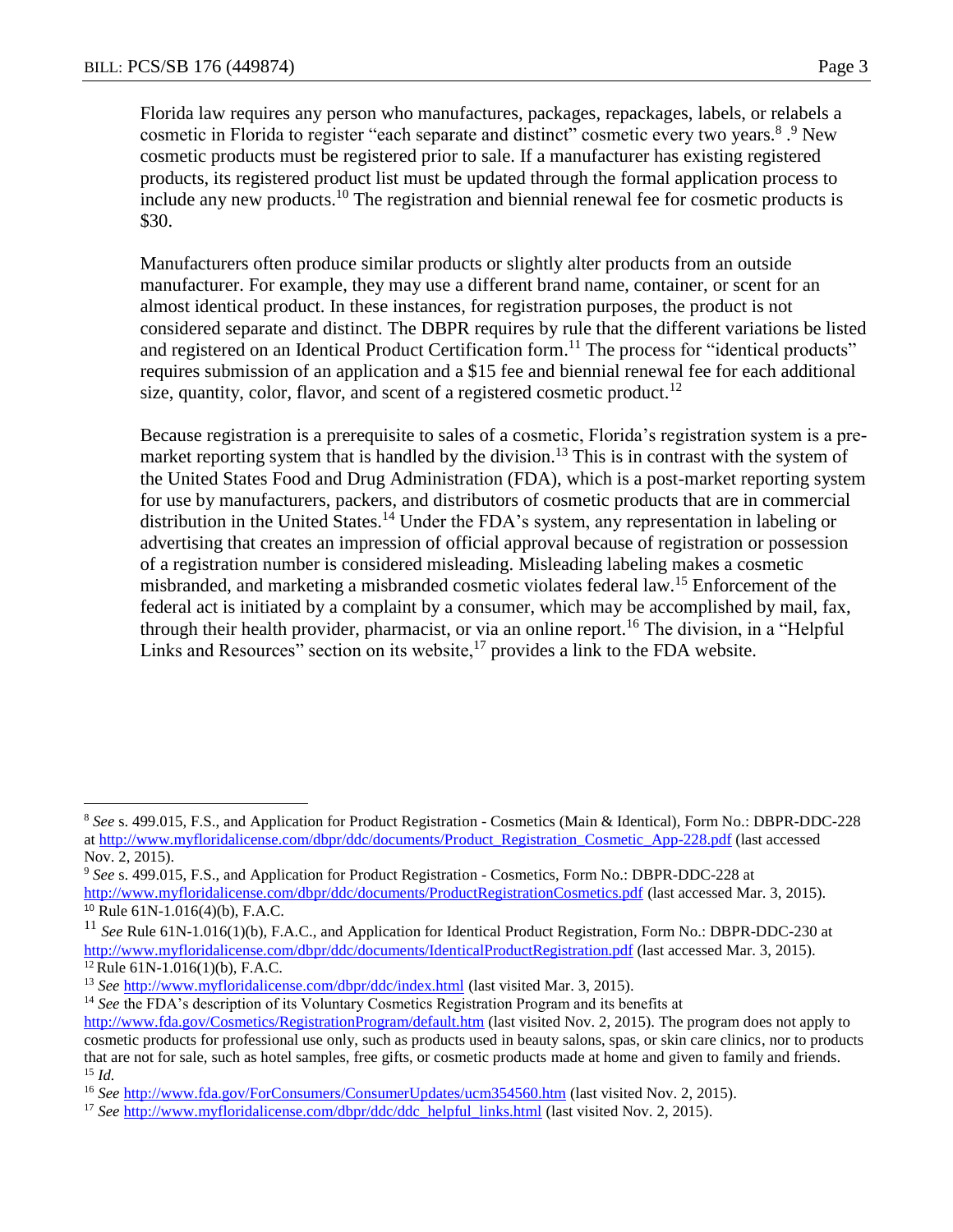For renewal of a product registration, an applicant must submit product labels, an Application for Product Registration Renewal, and the required fee.<sup>18</sup> According to the division, cosmetic product renewals are not reviewed by the department for compliance with the FDA's regulations where the cosmetic products were "initially reviewed, compared with the FDA regulations, and approved for registration with the division."<sup>19</sup>

## **Certificates of Free Sale**

The department issues certificates of free sale  $(COFS)^{20}$  for a fee of \$25 to certify that a cosmetic that is registered with the department may be legally sold in Florida. A COFS is required by many foreign countries before a product may be sent into the country. A COFS need not be obtained from the department, but may be obtained from the  $FDA<sub>1</sub><sup>21</sup>$  and other organizations, including the Miami Beach Chamber of Commerce.<sup>22</sup>

## **III. Effect of Proposed Changes:**

The bill removes the requirement that Florida cosmetic manufacturers register cosmetic products with the division. In addition, the bill makes conforming changes by removing registration and renewal requirements for cosmetic products including the requirements to submit registration applications, product labels, and registration and renewal fees. The bill allows Florida cosmetic manufacturers' products to be treated the same as cosmetic products manufactured outside of Florida that are distributed and sold in the state.<sup>23</sup>

The bill also eliminates the authorization to the department to issue a "certificate of free sale" certifying that a cosmetic is registered with the department and may be legally sold in Florida.<sup>24</sup>

In addition, the bill appropriates \$222,564 in recurring funds from the General Revenue Fund in Fiscal Year 2016-2017 to the division for the implementation of this act, and reduces funding for the division from the Professional Regulation Trust Fund by the same amount.

 $\overline{a}$ <sup>18</sup> *See* Rule 61N-1.016(3), F.A.C., and Form DBPR-DDC-235, at [https://www.flrules.org/Gateway/reference.asp?No=Ref-](https://www.flrules.org/Gateway/reference.asp?No=Ref-05666)[05666](https://www.flrules.org/Gateway/reference.asp?No=Ref-05666) (last accessed Nov. 2, 2015).

<sup>19</sup> *Id*. at paragraph 4.

<sup>&</sup>lt;sup>20</sup> Section 499.041(7), F.S., uses the term "free-sale certificate," and imposes a fee of \$25, with \$2 for each copy obtained at the same time that the certificate is issued by the department.

<sup>&</sup>lt;sup>21</sup> *See* [http://www.fda.gov/Cosmetics/InternationalActivities/Exporters/ucm129593.htm#Are\\_there\\_other](http://www.fda.gov/Cosmetics/InternationalActivities/Exporters/ucm129593.htm#Are_there_other) (last visited Nov. 2, 2015).

<sup>&</sup>lt;sup>22</sup> According to the FDA, some foreign governments accept certificates issued by a state or local health department, board of trade, or trade association. Due to limited resources, the FDA recommends that firms pursue such alternative sources for export certificates whenever possible, provided they are acceptable to the country requiring a certificate. *See* 

[http://www.fda.gov/Cosmetics/InternationalActivities/Exporters/ucm129593.htm#Are\\_there\\_other](http://www.fda.gov/Cosmetics/InternationalActivities/Exporters/ucm129593.htm#Are_there_other) (last visited Nov. 2, 2015). These online sites offer certificates of free sale services: <http://icmad.org/programs/certificates-of-free-sale> (last visited Nov. 2, 2015),<http://www.personalcarecouncil.org/member-industry-resources/certificates-free-sale> (last visited Nov. 2, 2015), and<http://www.miamibeachchamber.com/Certificate-of-Free-Sale.php> (last visited Nov. 2, 2015).

<sup>23</sup> *See 2016 Department of Business and Professional Regulation Legislative Bill Analysis for SB 176,* September 29, 2015 (on file with Senate Appropriations Subcommittee on General Government) on page 2.

<sup>24</sup> *See* s. 499.003(6), F.S.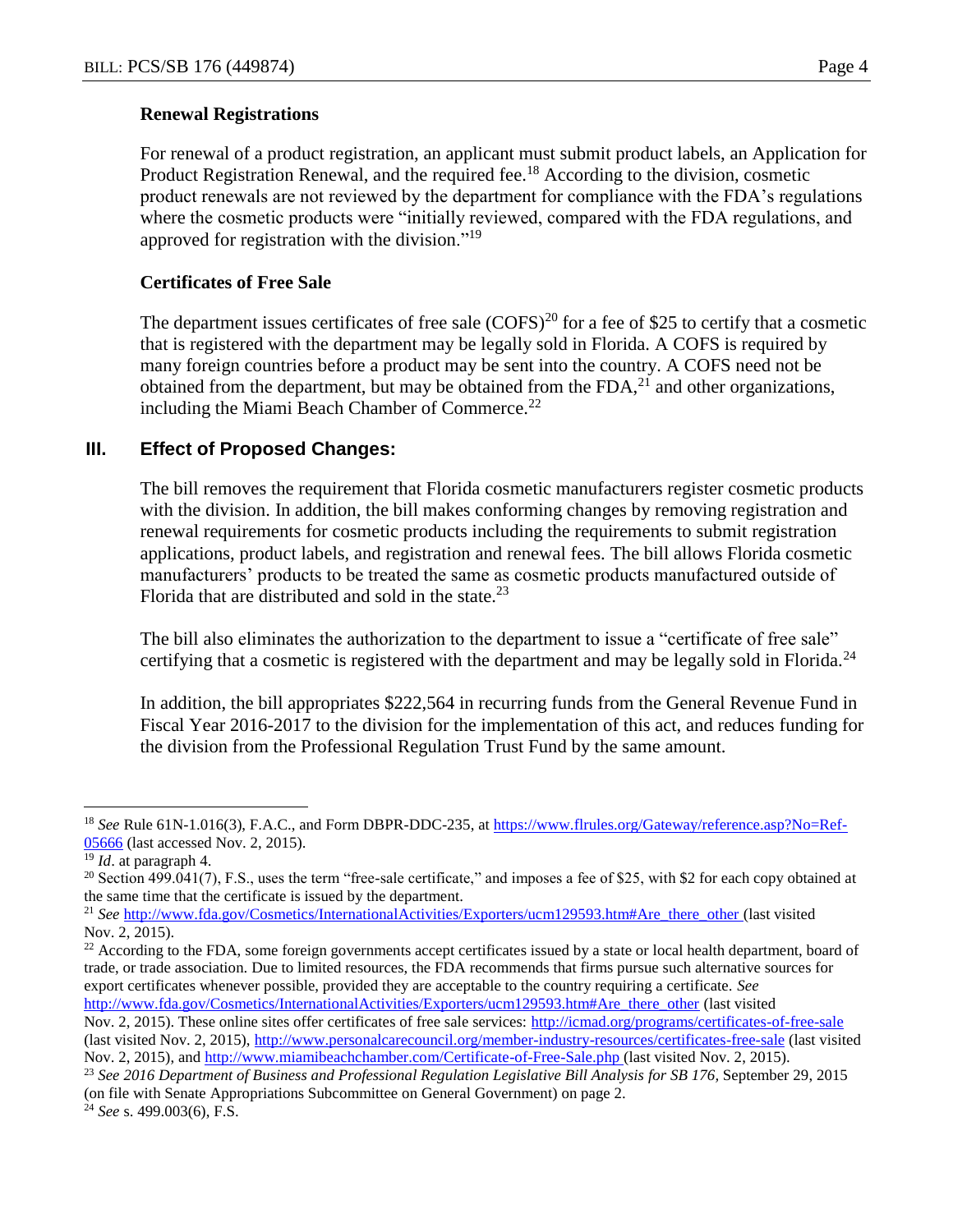## **IV. Constitutional Issues:**

A. Municipality/County Mandates Restrictions:

None.

B. Public Records/Open Meetings Issues:

None.

C. Trust Funds Restrictions:

None.

### **V. Fiscal Impact Statement:**

A. Tax/Fee Issues:

PCS/SB 176 eliminates fees for cosmetic product registrations and renewals, as well as fees for the issuance of certificates of free sale for cosmetic products.

B. Private Sector Impact:

The bill has a positive fiscal impact for cosmetic manufacturers due to the elimination of the fees associated with product registration and renewal. The elimination of premarket registration requirements in Florida may require manufacturers, who have relied upon issuance by the department for certificates of free sale, to obtain that service from third parties.

C. Government Sector Impact:

 $\overline{a}$ 

The DBPR estimates that the bill will reduce the annual revenue to the Drugs, Devices, and Cosmetics account within the Professional Regulation Trust Fund by  $$222,564^{25}$  in Fiscal Year 2016-2017, \$225,165 in Fiscal Year 2017-2018, and \$227,931 in Fiscal Year 2018-2019. As a result, the loss of revenue would increase the deficit which is projected to occur in the Drugs, Devices, and Cosmetics account within the Professional Regulation Trust Fund. However, the bill appropriates \$222,564 in recurring funds from the General Revenue Fund in Fiscal Year 2016-2017 to offset this expected revenue loss. The bill also reduces the appropriation from the Professional Regulation Trust Fund to the division by \$222,564.

 $25$  The total amount of cosmetic products revenue to the Department, \$222,563.70, is the sum of \$165,232.50 (annual renewal fees), \$45,225.00 (initial product registration fees), and \$12,106.20 (fees for issuance of certificates of free sale (COFS)). *See 2016 Department of Business and Professional Regulation Legislative Bill Analysis for SB 176,* September 29, 2015 (on file with Senate Appropriations Subcommittee on General Government) at page 5.